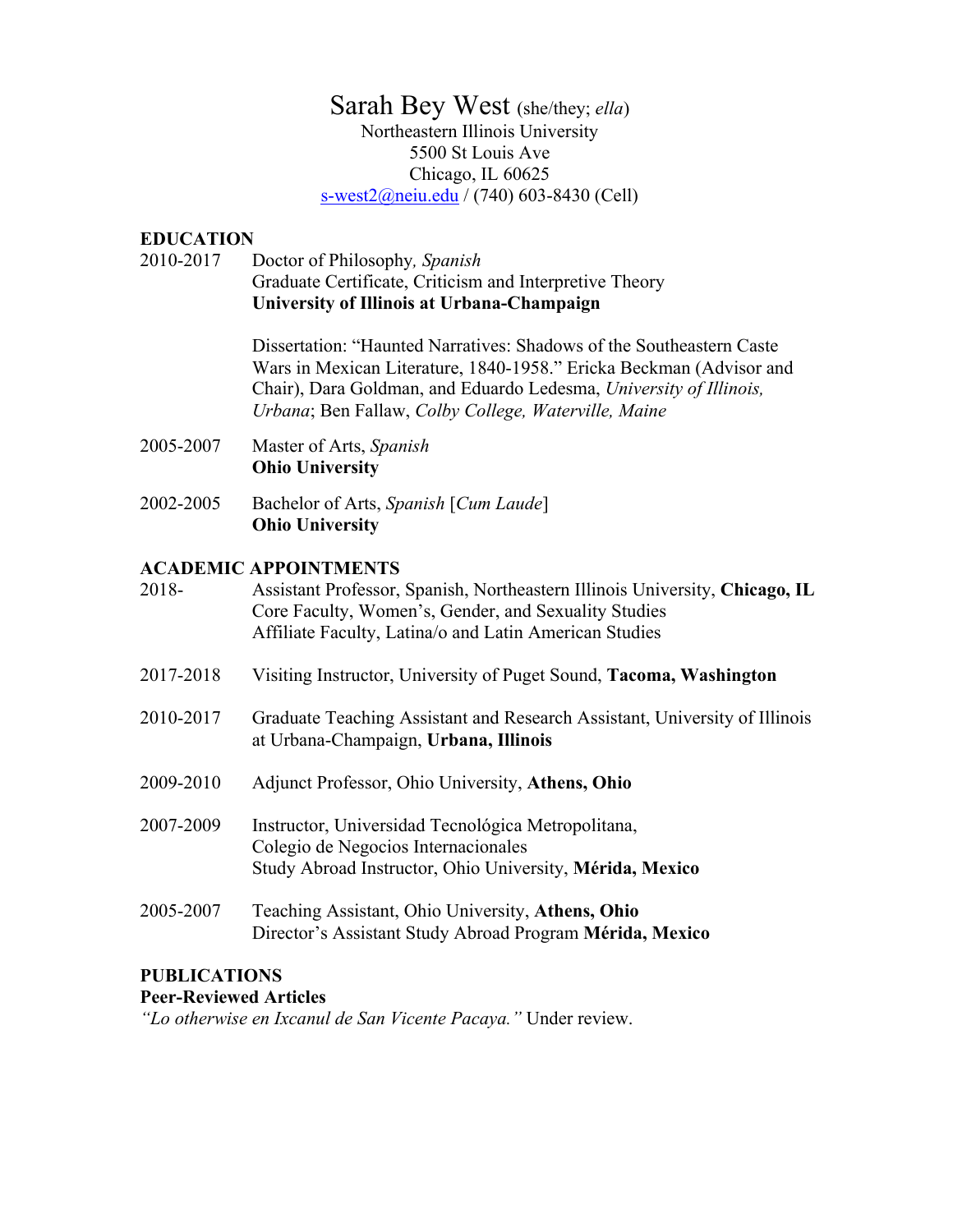*"(Im)migration's Transness: Literary Perspectives in/from Chicago's Spanish-Language (Im)migration Literature."* Under Review.

*"Yucateco* Pirate Novels and the Discourses of the Mayan Rebel in the Nineteenth-Century Creole Imaginary." *Revista de Estudios Hispánicos*. Washington University, St. Louis. 2019.

#### **Book Review**

Review of *Unforgetting* (Roberto Lovato, 2020). *Diálogo*, Volume 24, Number 1. University of Texas Press, 2021. Invited Reviewer.

#### **Book Chapters**

"A Neoliberal Love Spell: Race, Tourism and the Yucatan Peninsula and an Analysis of Televisa's *Sortilegio*." In *Mobilized Identities: Mediated Subjectivity and Cultural Crisis in the Neoliberal Era*. Ed. Cameron McCarthy. Champaign, IL: Common Grounds Publishing, 2014

#### **Co-Authored Works**

West, Sarah and Brackett, LaToya. "But Some of Us are BRAVE: An Annual Lecture Series in Honor of Women/ Womxn of Color Scholars Debuts at Puget Sound." *Center for Intercultural and Civic Engagement Magazine*. No 4. March/April 2018

#### **Manuscripts in Progress**

*Caste War Textualities: Otherwise Readings of Myth and Maya.* Book manuscript.

#### **INVITED LECTURES**

- "La literatura en español de Chicago: imaginarios de resistencia y resiliencia." La cuarta feria del libro de Chicago, Virtual. Oct 16 2021.
- Marín, Pedro Pablo, host. "El barroco latinoamericano y la imagen-como-presencia." *Xochipilli* Magazine, Season 1, Ep 1. Sept 21 2021.
- "A Hemispheric Perspective of US Policing Practices: Borders, (Im)migration and Criminalization." December 2nd, 2020. *FUND Students, Defund Police*. Pedroso Center, Northeastern Illinois University, Virtual (COVID-19).
- "Literatura de inmigración: Exploring the Midwest's Spanish-Language Literary Production." 20 Feb 2019. Western Carolina University: The Josefina Niggli Latinx Speaker Series. Invited Speaker.
- Hyland, Steven, host. "Mayan Studies Today with Sarah West and Sarah Williams." *Historias*, 11 Aug. 2019. Southeastern Council of Latin American Studies [SECOLAS], 2019.

"Inmigración y Literatura." UNAM-Chicago. 28 February 2019. Invited Moderator.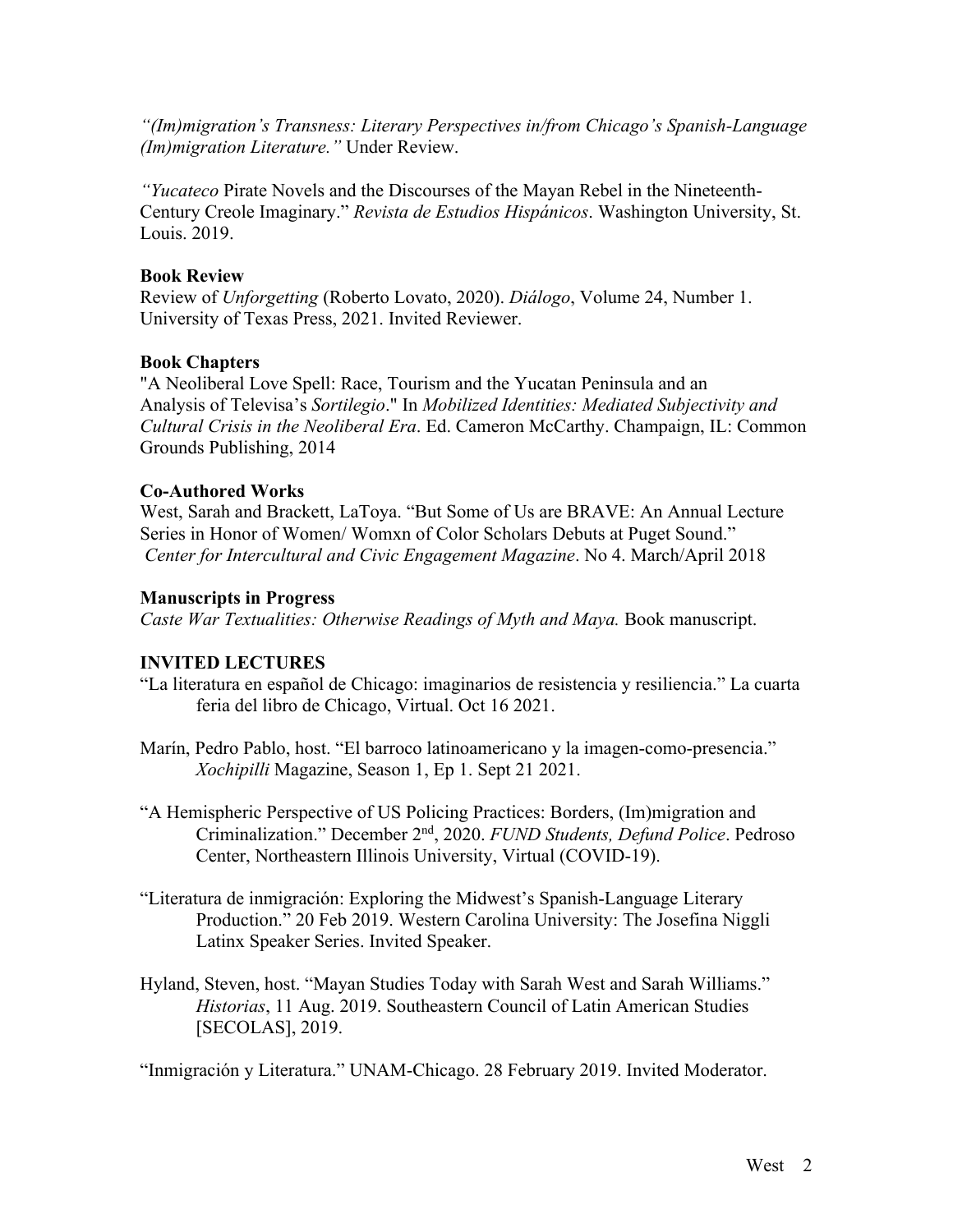- "The Caste War Narratives of Yucatán and Chiapas,  $1841-1958$ ." 9<sup>th</sup> Annual Faculty Research and Creative Activities Symposium, 2018
- "History and Uprising in the Yucatán Peninsula." The Royal Ontario Museum: ROM Summer Club. Skype. 13 July 2015. Invited Speaker.
- "A Neoliberal Love Spell: Race, Tourism and the Yucatan Peninsula. An Analysis of Televisa's Sortilegio." University of Illinois at Urbana-Champaign. Illini Union, Urbana, IL. 16 May 2013. Invited Research Presentation.

#### **CONFERENCE PAPERS DELIVERED**

- Yucatán Caste Wars in "Contemporary" Maaya T'aan Bilingual Literature: *En busca de María Uicab* (Rosado Rosado and Chablé Mendoza) and *Cecilio Chi'* (Gomez Navarrete). Latin Ameriican Studies Association Conference. San Francisco. May 5-8, 2022 (Pending Acceptance).
- "In Chan Kaajalo'ob: Orality, Identity, and the Cultural Production of Mayan Latinxs." Southeastern Council of Latin American Studies. Virtual (COVID-19). March 27- 30, 2021.
- "The Transness of Immigration I: Perspectives in/from Chicago's Spanish-Language Immigration Literature." Modern Languages Symposium. Hybrid (Glasgow). 17– 19 June 2021.
- "Aproximaciones académicas a la literatura en español de Chicago". Latino Studies Association. Pending (postponed due to COVID-19).
- "Literary Visions of the Caste War in Eligio Ancona's La Mestiza (1861)." Southeastern Council of Latin American Studies. Oaxaca, Mexico. March 27-30, 2019.
- "The Voices of Yucatán's Caste War Rebels: a Literary Perspective." Southeastern Council of Latin American Studies. Oaxaca, Mexico. March 27-30, 2019.
- "Mayanism, Caste War and the Mexican Revolution: The Shifting Discourses of Race in the Literatures of Early Twentieth-Century Yucatán." Southeastern Council of Latin American Studies. Nashville, Tennessee. March 8-11, 2018.
- "Toward a Literary History of Mexico's Henequen Culture." Latin American Studies Association Conference. Lima, Perú. April 29<sup>th</sup>-May 1<sup>st</sup>, 2017.
- "Of 'Savages' and 'Royalty:' The Rhetoric of Mayanness in Yucatán's Nineteenth-Century Literary Register." Southeastern Council of Latin American Studies. Chapel Hill, North Carolina. March 23-26, 2017.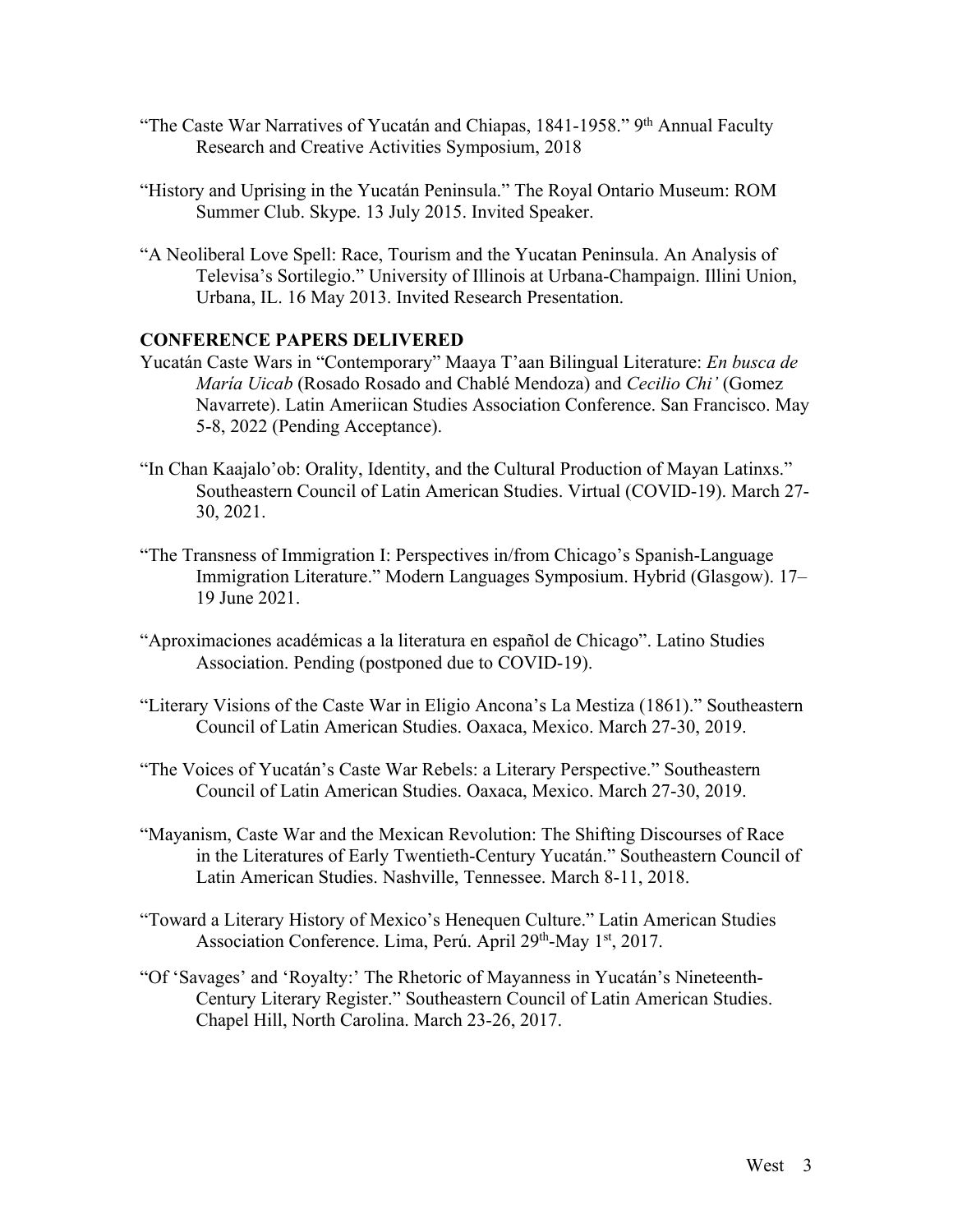- "Conspiracy or Lamentation? Literary Representations of the Nineteenth-Century Race Wars in Post-Revolutionary Mexico." Latin American Studies Association Conference. San Juan, Puerto Rico. May  $27<sup>th</sup>$ -30<sup>th</sup>, 2015.
- "Yucatán, piratas y la Guerra de Castas: Narraciones del siglo XIX." 39<sup>th</sup> Annual Conference of the Caribbean Studies Association. Mérida, Yucatán, Mexico. May 26-30, 2014.
- "Shifting Landscapes: The Yucatecan Pirate Novel and the Guerra de Castas." Latin American Studies Association Conference. Chicago, IL. May 21-24, 2014.

#### **ORGANIZED AND/OR CHAIRED PANELS AND CONFERENCES**

- Organizer and Discussant, "Consideraciones literarias desde las 'trincheras de ideas': migrantes, mojados, y mujeres chicagüenses que confrontan el olvido". Latino Studies Association. Pending (postponed due to COVID-19).
- Co-Founder and Organizer, "But Some of Us Are Brave: Narratives of Scholarship, Resistance and Activism by Womxn of Color." Annual Lecture Series at the University of Puget Sound, Tacoma.

# **COURSES TAUGHT (IN SPANISH, UNLESS OTHERWISE LISTED) Northeastern Illinois University**

#### **Graduate Courses:**

SPAN 414 Latina/o Literature & Culture: *La identidad, la migración y la literatura en español del medio oeste norteamericano* SPAN XXX: Latina/x Feminisms and Social Media (English) SPAN 400 Visión de América I: *Ficciones fundamentales decimonónicas de América Latina* SPAN 401 Introduction to Latin American Literary & Cultural Studies SPAN 407 Latin American Baroque: Sor Juana Inés de la Cruz SPAN 410 History of the Spanish Language SPAN 416 Latin American Avant Gardes: *La vanguardia, la geopolítica y la modernidad en Latinoamérica* SPAN 431 Latin American Romanticism SPAN xXX Literatura(s) trans\* SPAN XXX Feminismos decoloniales desde Abya Yala

## **Undergraduate Courses:**

SPAN 382 Literature, *Indios*, and the Yucatec Maya SPAN 381 Contemporary Latin American Literature: *Literatura maya contemporánea* SPAN 380 Literary Criticism SPAN 373 Spanish American Short Story WGS/LLAS 340: Latina/x Feminisms and Social Media (English) SPAN 322 Advanced Spanish Grammar for Translation SPAN 253 Composition II, Academic Writing in Spanish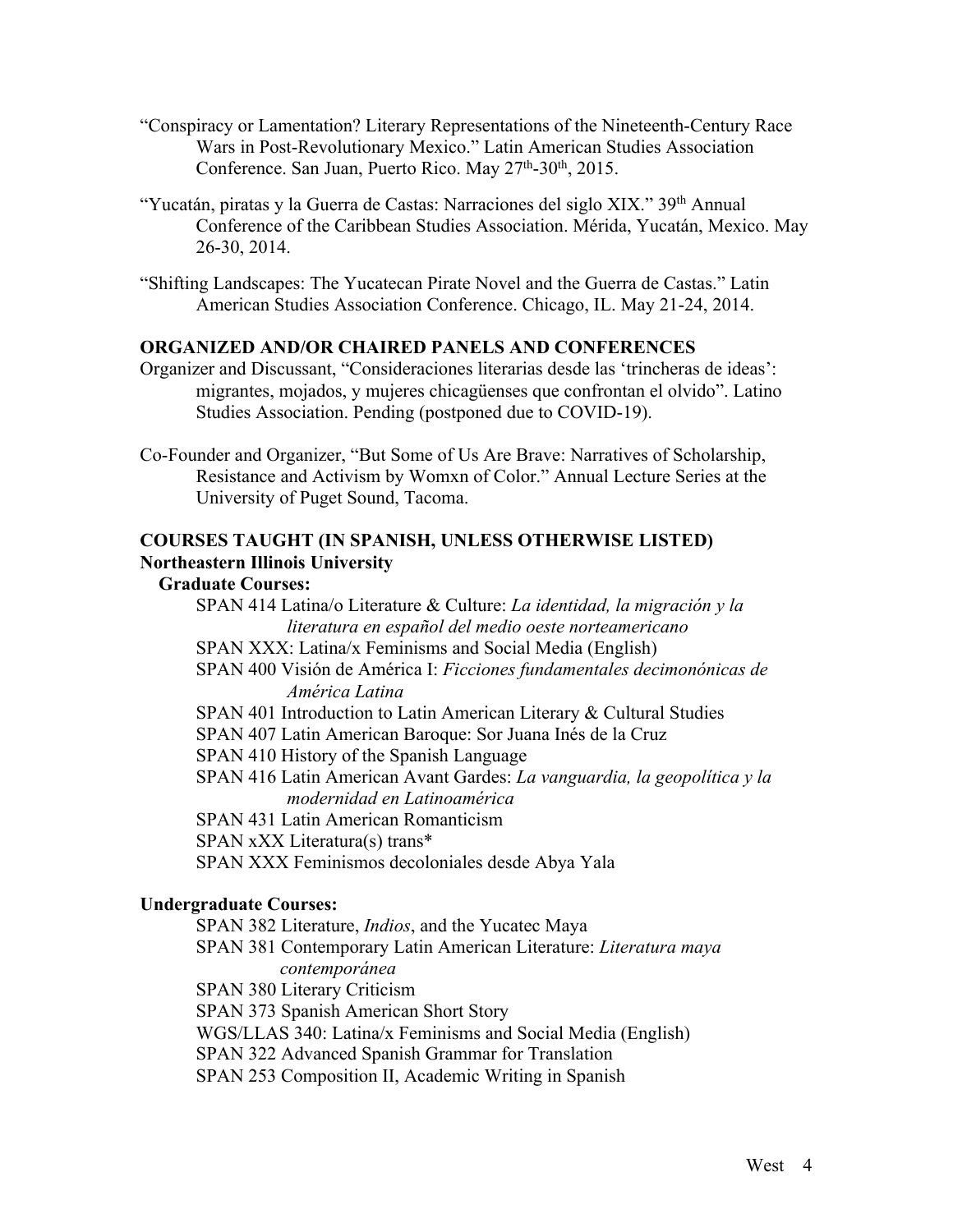SPAN 252 Literary Genres SPAN 252 Introduction to Literary and Cultural Studies SPAN 225 Composition I, Practical Writing in Spanish

## **University of Puget Sound**

SPAN 410 Narco-Narratives: Histories of Drug Trafficking in Latin America SPAN 100, 200 series. Beginning and Intermediate Spanish (*Imagina*, *Portales*)

## **University of Illinois at Urbana-Champaign**

#### *Primary Instructor:*

SPAN 326 Narco-Narratives: Histories of Drug Trafficking in Latin America SPAN 250 Introduction to Literary Analysis

- SPAN 326 Histories and Representation in Mexican National Culture. Latin American Cultures from 1820-Present"
- SPAN 320 Ecocriticism and Nature Writing in Colonial Spanish America, Latin American Literature and Culture to 1880
- SPAN 254 Introduction to Cultural Analysis

SPAN 208 Practical Review of Spanish

## **TEACHING AWARDS**

| 2017      | Recipient of LAS Humanities Council Teaching Excellence Award         |
|-----------|-----------------------------------------------------------------------|
| 2010-2017 | "List of Teachers Ranked as Excellent." Complete list available here. |

# **MENTORING**

## **Undergraduate Honors Thesis Committees**

Jennifer Wilson. *Publicly Fat: The Weight of Fatphobia. Fatphobia as Gendered and Racialized Oppression.* 2021.

## **Masters Thesis Committees**

**Director/Chair** Vianny Anaya Amado. *Literatura de inmigración de Chicago*. 2020

## **Doctoral Thesis Committees**

Sarah A. Williams. *Re/producing Legitimacy: Midwifery and Indigeneity in the Yucatán Peninsula*. University of Toronto, 2020. Reader.

# **SERVICE**

## **To the Profession**

Manuscript Reviewer. *GLQ: A Journal of Lesbian and Gay Studies.* Manuscript Reviewer. *Aztlán: A Journal of Chicano Studies*

# **Academic Service**

## *Institutional*

Search-and-Screen Committee Member for Executive Director of Marketing and Communications 2021

J Njogu Karuru and Eben C. Morgan Scholarship Committee 2020, 2021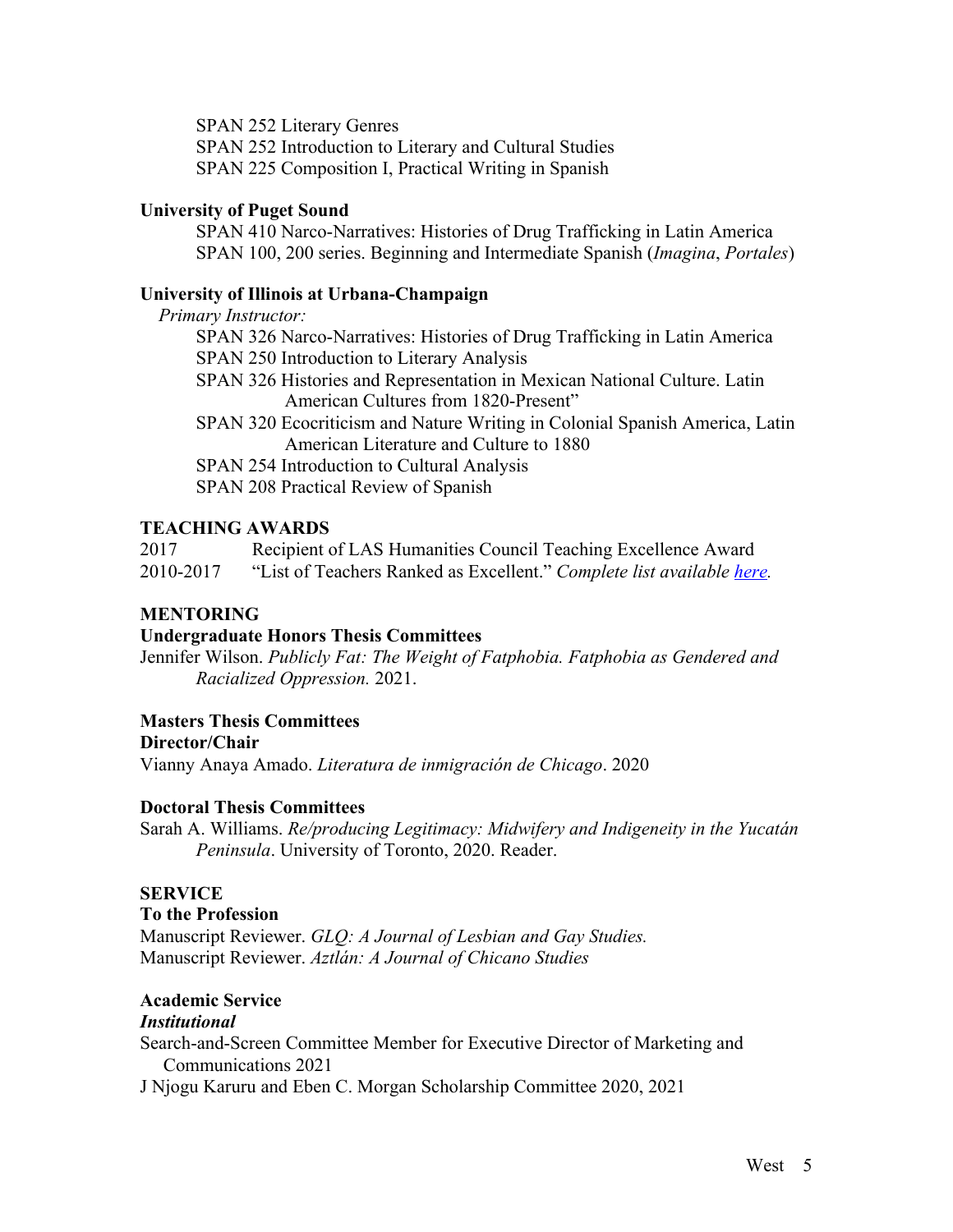Divest from the NEIU Police Faculty Committee 2020 Search-and-Screen Committee Member for Provost 2019

## *College of Liberal Arts and Sciences*

College of Arts and Sciences Academic Affairs Committee [CASAAC] 2018- CASAAC Subcommittee on Curricular Diversity, Equity, and Inclusion 2019-

## *Department of World Languages and Cultures*

Ad Hoc Committee for Final Exam Redesign, 2021- *Charged with redesigning final examination materials in Latin American Literatures & Cultures MA*

Ad Hoc Committee for Curricular Reviews, 2018- *Committee in charge of revising curriculum and recommending changes to the existent Spanish BA and Spanish Minor.*

## *Other*

Consulting, Curriculum design for Centre-In-The-Yucatán Study Abroad Program, Marista University, Mérida Mexico, 2018

# **GRANTS, FELLOWSHIPS AND AWARDS**

| 2021-2022 | "Graduate Dean's Research and Creative Activities (RCA)<br>Assistantships for Graduate Students at Northeastern Illinois University"<br>for graduate student Cristina Zhunio.                                                           |
|-----------|-----------------------------------------------------------------------------------------------------------------------------------------------------------------------------------------------------------------------------------------|
| 2020-2021 | "Graduate Dean's Research and Creative Activities (RCA)<br>Assistantships for Graduate Students at Northeastern Illinois University"<br>for graduate student Cristina Zhunio.                                                           |
| 2019-2020 | "Graduate Dean's Research and Creative Activities (RCA)<br>Assistantships for Graduate Students at Northeastern Illinois University"<br>for graduate student Vianny Anaya Amado.                                                        |
| 2018      | <b>Chism Lecture Grant in Humanities and Arts (\$3,000)</b>                                                                                                                                                                             |
| 2015-2016 | <b>Graduate College Dissertation Completion Fellowship (\$25,000)</b><br>Graduate College, University of Illinois at Urbana-Champaign [UIUC]                                                                                            |
| 2015      | <b>Foreign Language and Area Studies [FLAS] Summer Fellowship (\$7,000)</b><br>Yucatec Maya Institute, University of North Carolina, Chapel Hill, NC                                                                                    |
| 2014      | <b>Best Graduate Student Research</b><br>Awarded for publication, "A Neoliberal Love Spell: Race, Tourism and<br>the Yucatan Peninsula. An Analysis of Televisa's Sortilegio."<br>Illinois Program for Research in the Humanities, UIUC |